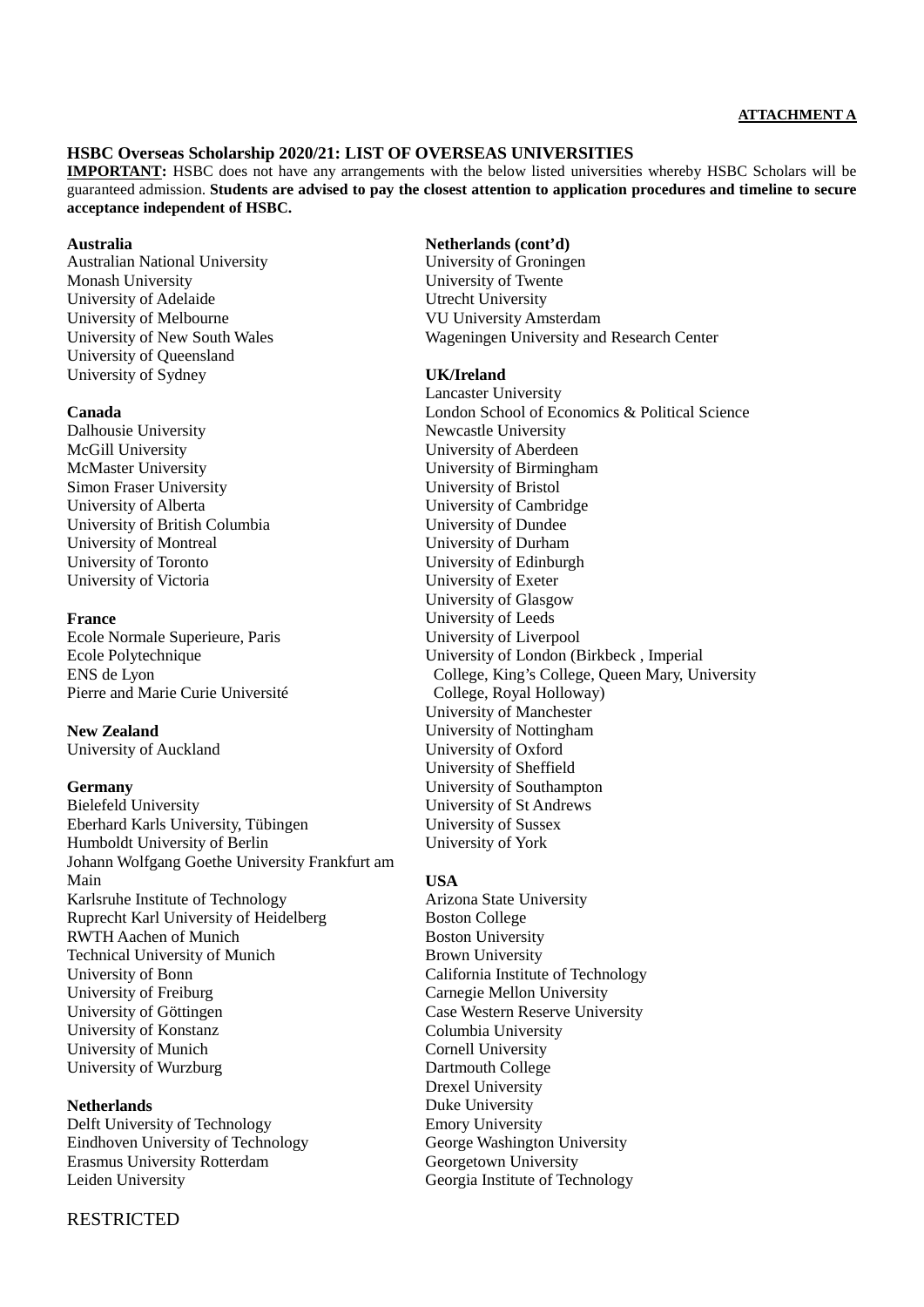University of Amsterdam **USA (cont'd)** Indiana University Iowa State University Johns Hopkins University Kent State University Massachusetts Institute of Technology Medical College of Georgia Michigan State University New York University Northwestern University Ohio State University Princeton University Purdue University Rensselaer Polytechnic Institute Rice University Stanford University Stony Brook University Tufts University University of Arizona University of California, Berkeley University of California, Davis University of California, Irvine University of California, Los Angeles University of California, Riverside University of California, San Diego University of California, Santa Barbara University of California, Santa Cruz University of Chicago University of Cincinnati University of Colorado University of Delaware University of Hawaii University of Illinois – Chicago University of Illinois – Urbana -Champaign University of Iowa University of Maryland College Park University of Massachusetts University of Michigan University of Minnesota University of North Carolina, Chapel Hill University of Notre Dame University of Pennsylvania University of Pittsburgh University of Southern California University of Utah University of Virginia University of Washington University of Wisconsin Vanderbilt University Wake Forest University Washington University Saint Louis William & Mary Yale University Yeshiva University

Harvard University **Switzerland** École Polytechnique Federale of Lausanne Swiss Federal Institute of Technology Zurich University of Basel University of Geneva University of Lausanne University of Zurich

## **Sweden**

Karolinska Institutet Lund University Royal Institute of Technology Stockholm University Swedish University of Agricultural Sciences Uppsala University

## **Rest of Europe**

Aarhus University (Denmark) Catholic University of Leuven (Belgium) Ghent University (Belgium) Bocconi University (Bologna, Italy) Erasmus University (Netherlands) Pompeu Fabra University (Spain) Technical University of Denmark University of Barcelona (Spain) University of Bergen (Norway) University of Copenhagen University of Helsinki (Finland) University of Innsbruck (Austria) University of Vienna (Austria)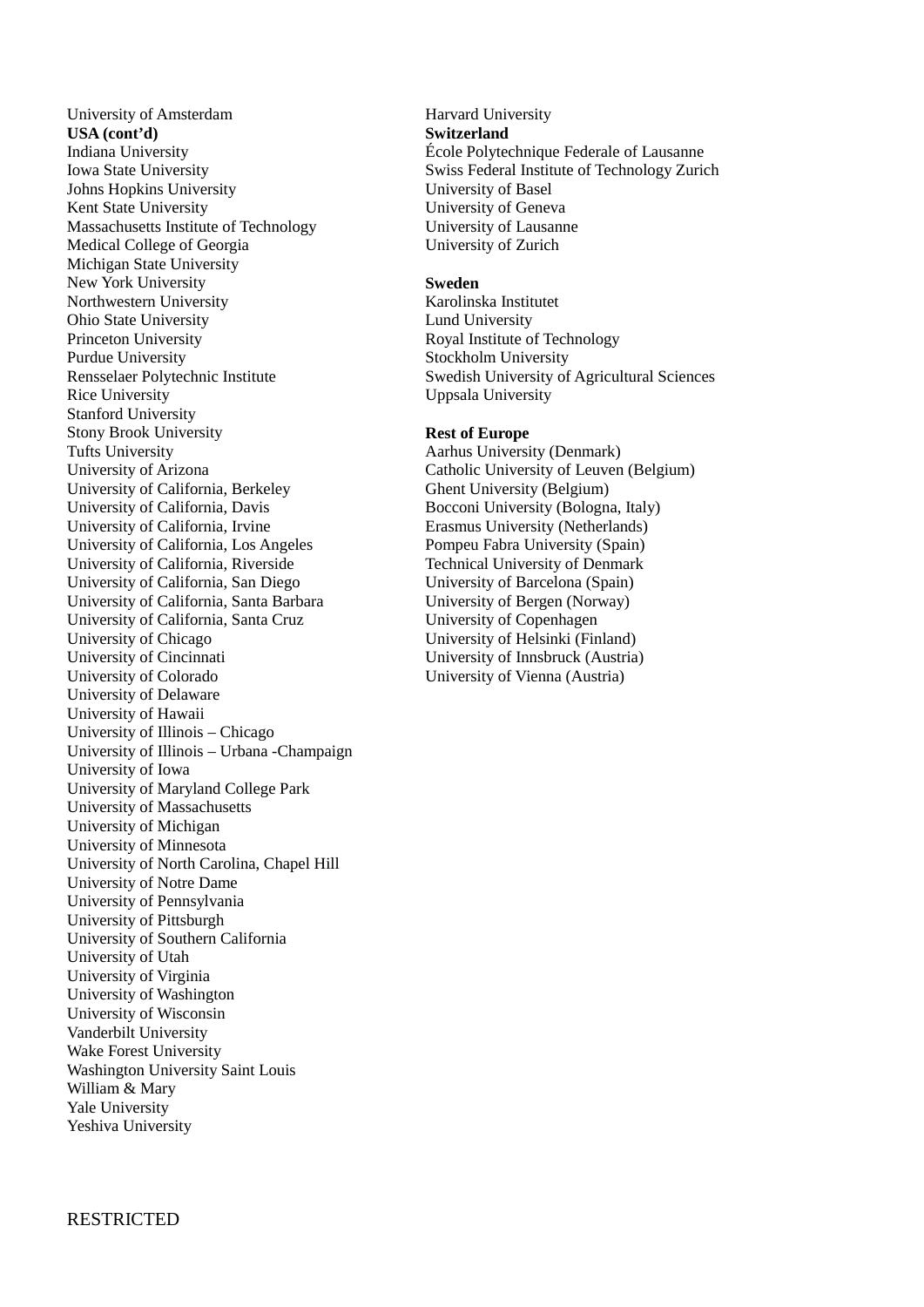## **GUIDELINES ON HOW TO CALCULATE AN OVERSEAS SCHOLARSHIP AWARD AMOUNT**

\*The university/institution will be responsible for authenticating the recommended scholarship amount

| <b>CATEGORY</b>                                          | <b>TYPE OF EXPENSE</b>                                        | <b>ELIGIBLE?</b> | <b>REMARKS</b>                                                                                                                                                                                                                                                                                                                                                                                                                                                                                                                                                                                                                                                         |  |  |
|----------------------------------------------------------|---------------------------------------------------------------|------------------|------------------------------------------------------------------------------------------------------------------------------------------------------------------------------------------------------------------------------------------------------------------------------------------------------------------------------------------------------------------------------------------------------------------------------------------------------------------------------------------------------------------------------------------------------------------------------------------------------------------------------------------------------------------------|--|--|
| <b>Tuition</b>                                           | <b>Tuition</b> fees                                           | <b>YES</b>       | Must be supported by evidence from the overseas university outlining the duration of the<br>academic year and confirming the number of credits that the student will take during<br>his/her one year or one semester abroad. The information provided will be regarded as<br>final and costs of any additional credits taken during the academic year will not be<br>covered.                                                                                                                                                                                                                                                                                          |  |  |
|                                                          | Subscriptions, student association<br>fees, registration fees | <b>YES</b>       | The following two conditions must be met:<br>(1) fees are mandatory;<br>(2) fees are non-refundable                                                                                                                                                                                                                                                                                                                                                                                                                                                                                                                                                                    |  |  |
| Room & board /<br><b>Accommodation /</b><br><b>Meals</b> | Room                                                          | <b>YES</b>       | The student should opt for shared/the most basic on-campus accommodation.<br>If on-campus accommodation is not available, the overseas university should<br>recommend an alternate arrangement and provide an estimate of the associated costs.<br>The period covered is the duration of the academic year (or the single semester if<br>applicable). This can include any breaks and holidays that occur during the academic<br>year (or semester if applicable). If the student is required to attend a mandatory<br>orientation prior to the academic year or semester, room costs for that period (as<br>recommended by the overseas university) is also eligible. |  |  |
|                                                          | Board                                                         | <b>YES</b>       | The student should opt for campus residence that provides full catering service. If this is<br>not possible, the overseas university should recommend an alternate arrangement and<br>provide an estimate of meal costs. If more than one meal plans are offered, the student<br>may opt for the most comprehensive plan.                                                                                                                                                                                                                                                                                                                                              |  |  |
| <b>Books &amp; other</b>                                 | Books, supplies and stationery                                | <b>YES</b>       | The overseas university should recommend an amount for the cost of these items.                                                                                                                                                                                                                                                                                                                                                                                                                                                                                                                                                                                        |  |  |
| supplies                                                 | Lab/ studio fees; apparatus; uniform                          | <b>YES</b>       | Eligible if recommended by the overseas university and required by the student's degree<br>course.                                                                                                                                                                                                                                                                                                                                                                                                                                                                                                                                                                     |  |  |
| Living/ personal                                         | Laundry                                                       | <b>YES</b>       | For coin-operated machines only.                                                                                                                                                                                                                                                                                                                                                                                                                                                                                                                                                                                                                                       |  |  |
| expenses                                                 | Police registration fee                                       | <b>YES</b>       | Eligible only if mandatory                                                                                                                                                                                                                                                                                                                                                                                                                                                                                                                                                                                                                                             |  |  |
|                                                          | Energy charges                                                | <b>YES</b>       | Eligible only if the student lives off-campus or if charges are not included in room costs.                                                                                                                                                                                                                                                                                                                                                                                                                                                                                                                                                                            |  |  |
|                                                          | Transportation                                                | <b>YES</b>       | For public transportation and travel to and from university during school days.<br>Travelling costs associated with mandatory clinical placement(s) are eligible.                                                                                                                                                                                                                                                                                                                                                                                                                                                                                                      |  |  |
|                                                          | Telephone charges                                             | NO <sub>1</sub>  |                                                                                                                                                                                                                                                                                                                                                                                                                                                                                                                                                                                                                                                                        |  |  |
|                                                          | Internet charges                                              | <b>YES</b>       | Includes installation and rental charges only depending on accommodation.                                                                                                                                                                                                                                                                                                                                                                                                                                                                                                                                                                                              |  |  |
|                                                          | Social functions and entertainment                            | NO <sub>1</sub>  |                                                                                                                                                                                                                                                                                                                                                                                                                                                                                                                                                                                                                                                                        |  |  |
|                                                          | Sight-seeing and personal travel                              | NO <sub>1</sub>  |                                                                                                                                                                                                                                                                                                                                                                                                                                                                                                                                                                                                                                                                        |  |  |
|                                                          | Deposit fees                                                  | N <sub>O</sub>   |                                                                                                                                                                                                                                                                                                                                                                                                                                                                                                                                                                                                                                                                        |  |  |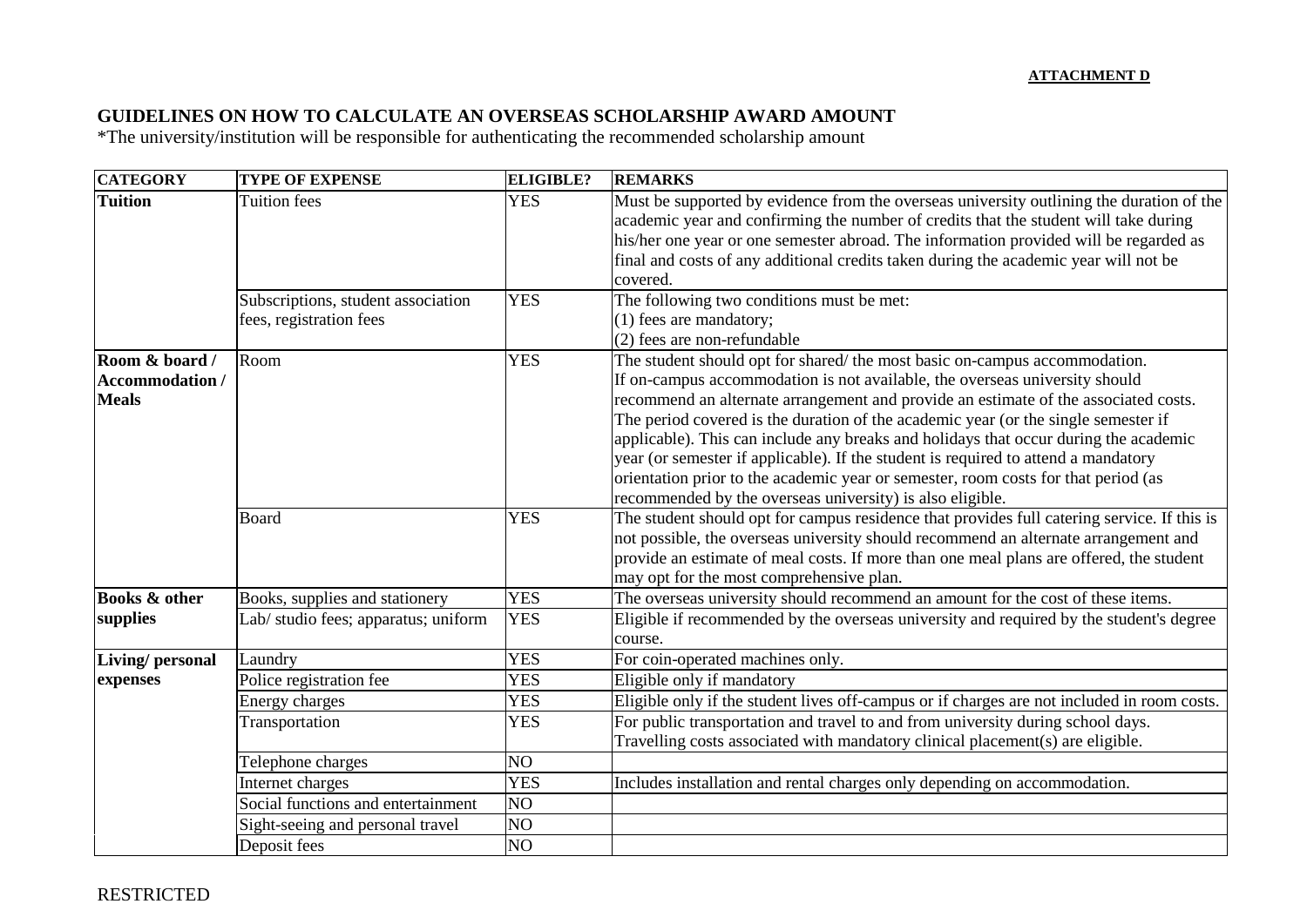|                      | Insurance (travel, medical, dental, or<br>personal possession) | N <sub>O</sub> |                                                                                                                                                                                                                                                                                                                                                                  |
|----------------------|----------------------------------------------------------------|----------------|------------------------------------------------------------------------------------------------------------------------------------------------------------------------------------------------------------------------------------------------------------------------------------------------------------------------------------------------------------------|
|                      | Personal hygiene, toiletries &<br>cleaning materials           | NO             |                                                                                                                                                                                                                                                                                                                                                                  |
|                      | TV rental and license/ cable costs                             | NO.            |                                                                                                                                                                                                                                                                                                                                                                  |
|                      | Clothes                                                        | NO.            |                                                                                                                                                                                                                                                                                                                                                                  |
|                      | Cultural programmes / student events                           | <b>NO</b>      |                                                                                                                                                                                                                                                                                                                                                                  |
|                      | Owning/renting a vehicle                                       | NO.            |                                                                                                                                                                                                                                                                                                                                                                  |
| <b>Airfare</b>       | Economy return airfare                                         | <b>YES</b>     | For a minimum economy return airfare.<br>The student should request the least expensive routing.<br>Must be supported by three quotations from different travel agents.<br>Include at least two different carriers and indicate the expected date of departure from<br>Hong Kong.<br>Inclusive of any applicable government and airport taxes and security levy. |
| <b>Miscellaneous</b> | Other student fees not indicated as<br>compulsory              | NO             |                                                                                                                                                                                                                                                                                                                                                                  |
|                      | Student visa application fees                                  | <b>YES</b>     |                                                                                                                                                                                                                                                                                                                                                                  |

July 2019